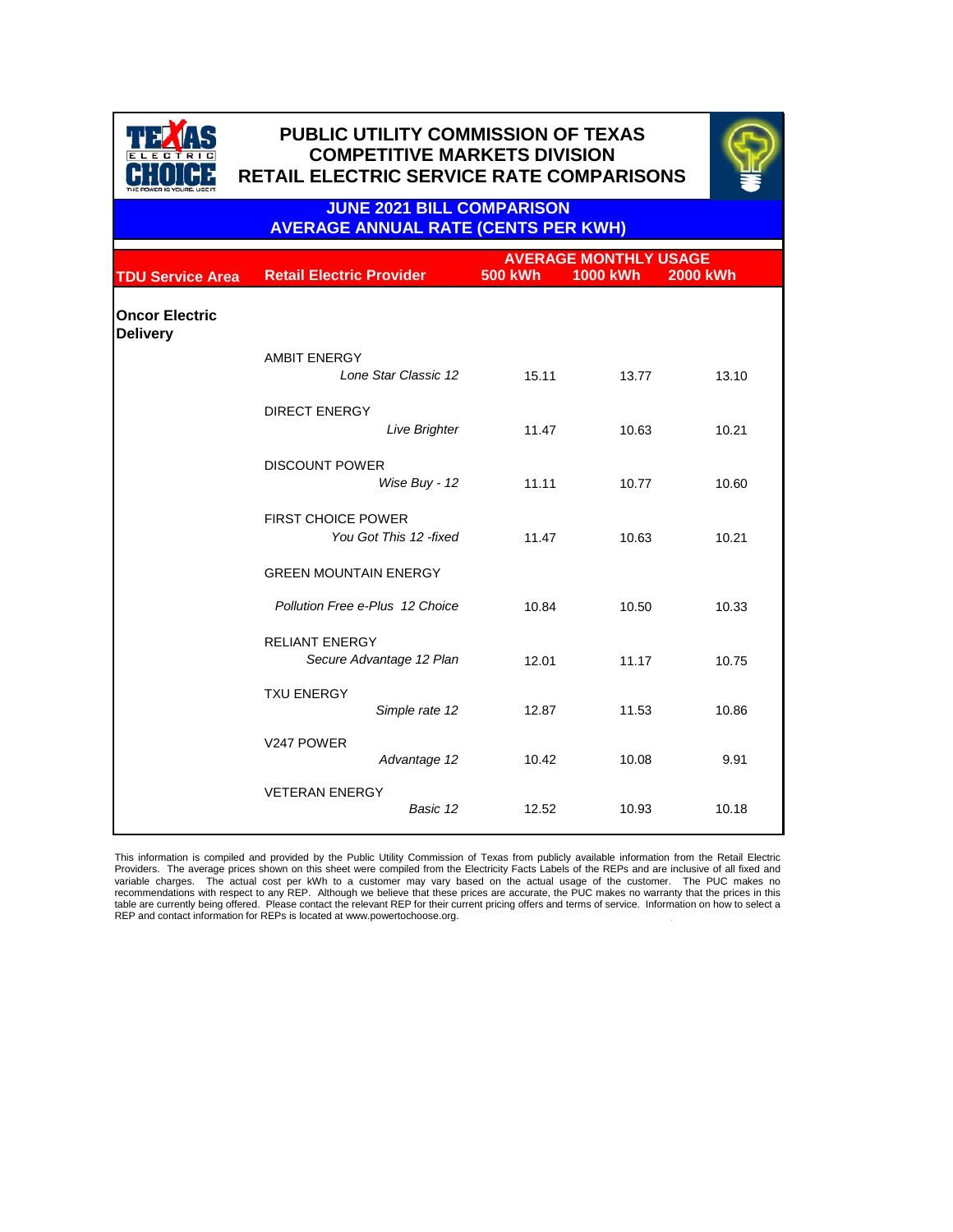



### **JUNE 2021 BILL COMPARISON AVERAGE ANNUAL RATE (CENTS PER KWH)**

|                                                      | <b>AVERAGE MONTHLY USAGE</b>    |                                 |                |                 |                 |
|------------------------------------------------------|---------------------------------|---------------------------------|----------------|-----------------|-----------------|
| <b>TDU Service Area</b>                              | <b>Retail Electric Provider</b> |                                 | <b>500 kWh</b> | <b>1000 kWh</b> | <b>2000 kWh</b> |
|                                                      |                                 |                                 |                |                 |                 |
|                                                      |                                 |                                 |                |                 |                 |
| <b>CenterPoint Energy</b><br><b>Houston Electric</b> |                                 |                                 |                |                 |                 |
|                                                      |                                 |                                 |                |                 |                 |
|                                                      | <b>AMBIT ENERGY</b>             |                                 |                |                 |                 |
|                                                      |                                 | Lone Star Classic 12            | 15.30          | 13.87           | 13.15           |
|                                                      |                                 |                                 |                |                 |                 |
|                                                      | <b>DIRECT ENERGY</b>            |                                 |                |                 |                 |
|                                                      |                                 | Live Brighter 12                | 11.92          | 10.99           | 10.52           |
|                                                      |                                 |                                 |                |                 |                 |
|                                                      | <b>DISCOUNT POWER</b>           |                                 |                |                 |                 |
|                                                      |                                 | Wise Buy - 12                   | 11.85          | 10.91           | 10.45           |
|                                                      |                                 |                                 |                |                 |                 |
|                                                      | <b>FIRST CHOICE POWER</b>       |                                 |                |                 |                 |
|                                                      |                                 | You Got This 12                 | 11.92          | 10.99           | 10.52           |
|                                                      |                                 |                                 |                |                 |                 |
|                                                      | <b>GREEN MOUNTAIN ENERGY</b>    |                                 |                |                 |                 |
|                                                      |                                 | Pollution Free e-Plus 12 Choice | 11.41          | 10.97           | 10.75           |
|                                                      | <b>RELIANT ENERGY</b>           |                                 |                |                 |                 |
|                                                      |                                 | Secure Advantage 12 Plan        | 12.46          | 11.52           | 11.05           |
|                                                      |                                 |                                 |                |                 |                 |
|                                                      | <b>TXU ENERGY</b>               |                                 |                |                 |                 |
|                                                      |                                 | Simple Rate 12                  | 13.63          | 12.19           | 11.47           |
|                                                      |                                 |                                 |                |                 |                 |
|                                                      | V247 POWER                      |                                 |                |                 |                 |
|                                                      |                                 | Advantage 12                    | 10.88          | 10.44           | 10.22           |
|                                                      | <b>VETERAN ENERGY</b>           |                                 |                |                 |                 |
|                                                      |                                 | Basic 12                        | 10.75          | 10.31           | 10.09           |
|                                                      |                                 |                                 |                |                 |                 |
|                                                      |                                 |                                 |                |                 |                 |

This information is compiled and provided by the Public Utility Commission of Texas from publicly available information from the Retail Electric Providers. The average prices shown on this sheet were compiled from the Electricity Facts Labels of the REPs and are inclusive of all fixed and variable charges. The actual<br>cost per kWh to a customer may vary based on the actual usage o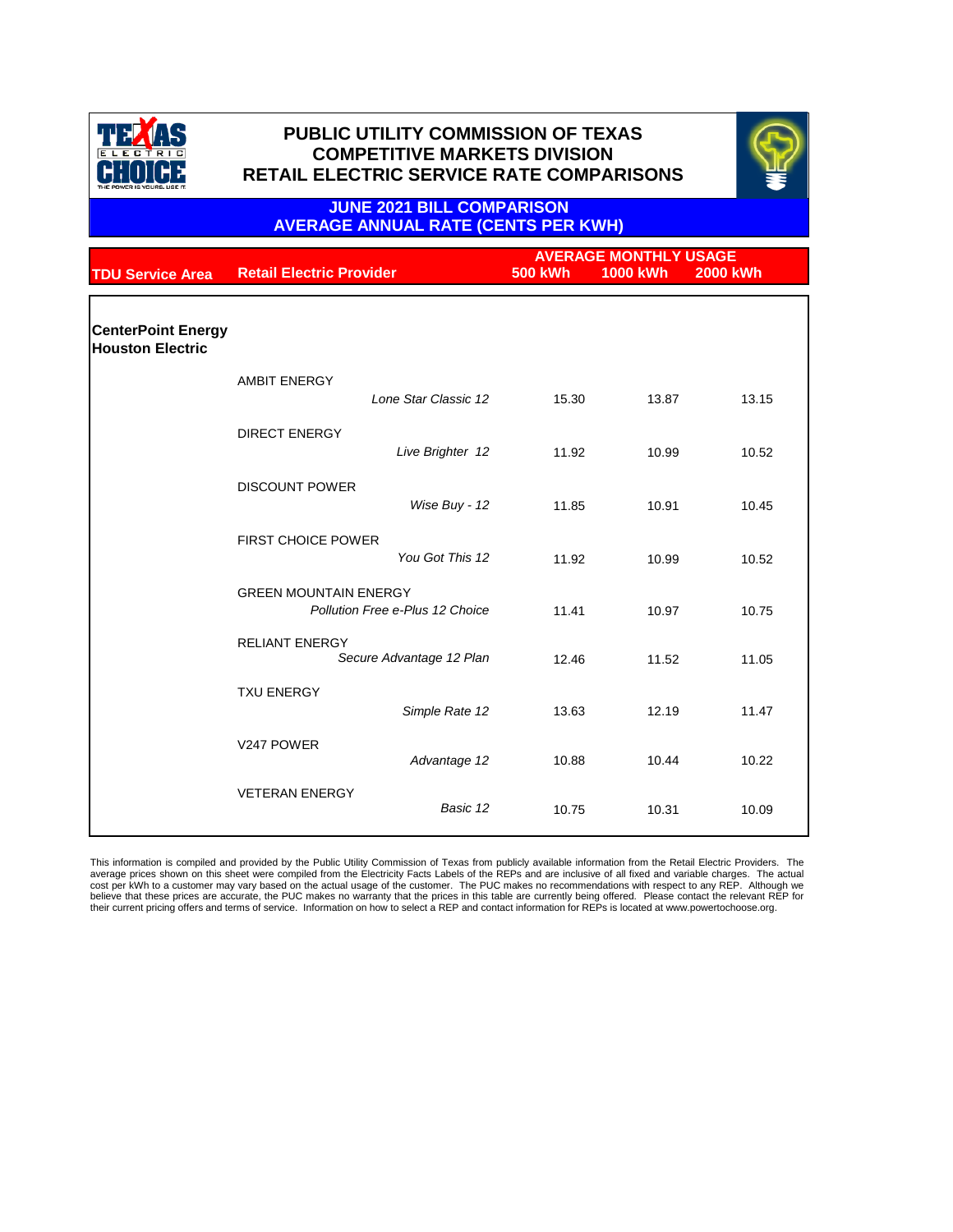



**JUNE 2021 BILL COMPARISON AVERAGE ANNUAL RATE (CENTS PER KWH)**

|                                         |                                 | <b>AVERAGE MONTHLY USAGE</b> |                 |                 |  |
|-----------------------------------------|---------------------------------|------------------------------|-----------------|-----------------|--|
| <b>TDU Service Area</b>                 | <b>Retail Electric Provider</b> | <b>500 kWh</b>               | <b>1000 kWh</b> | <b>2000 kWh</b> |  |
| <b>Texas-New Mexico</b><br><b>Power</b> |                                 |                              |                 |                 |  |
|                                         | <b>AMBIT ENERGY</b>             |                              |                 |                 |  |
|                                         | Lone Star Select One-Year       | 15.77                        | 13.99           | 0.00            |  |
|                                         | <b>DIRECT ENERGY</b>            |                              |                 |                 |  |
|                                         | Live Brighter 12                | 13.10                        | 11.82           | 11.18           |  |
|                                         | <b>DISCOUNT POWER</b>           |                              |                 |                 |  |
|                                         | Wise Buy - 12                   | 14.01                        | 11.98           | 11.01           |  |
|                                         | <b>FIRST CHOICE POWER</b>       |                              |                 |                 |  |
|                                         | You Got This 12                 | 12.58                        | 11.30           | 10.66           |  |
|                                         | <b>GREEN MOUNTAIN ENERGY</b>    |                              |                 |                 |  |
|                                         | Pollution Free e-Plus 12        | 12.83                        | 12.04           | 11.65           |  |
|                                         | <b>RELIANT ENERGY</b>           |                              |                 |                 |  |
|                                         | Secure Advantage 12 Plan        | 13.78                        | 12.49           | 11.85           |  |
|                                         | <b>TXU ENERGY</b>               |                              |                 |                 |  |
|                                         | Simple Rate 12                  | 15.20                        | 13.42           | 12.53           |  |
|                                         | V247                            |                              |                 |                 |  |
|                                         | Advantage 12                    | 14.68                        | 13.19           | 12.45           |  |
|                                         | <b>VETERAN ENERGY</b>           |                              |                 |                 |  |
|                                         | Basic 12                        | 12.34                        | 11.55           | 11.16           |  |

This information is compiled and provided by the Public Utility Commission of Texas from publicly available information from the Retail Electric Providers. The average prices shown on this sheet were compiled from the Electricity Facts Labels of the REPs and are inclusive of all fixed and variable charges. The actual cost per kWh to a customer may vary based on the actual usage of the customer. The PUC makes no recommendations with respect to any REP. Although we believe that these prices are accurate, the PUC makes no warranty that the prices in this table are currently being offered. Please contact the relevant REP for their current pricing offers and terms of service. Information on how to select a REP and contact information for REPs is located at www.powertochoose.org.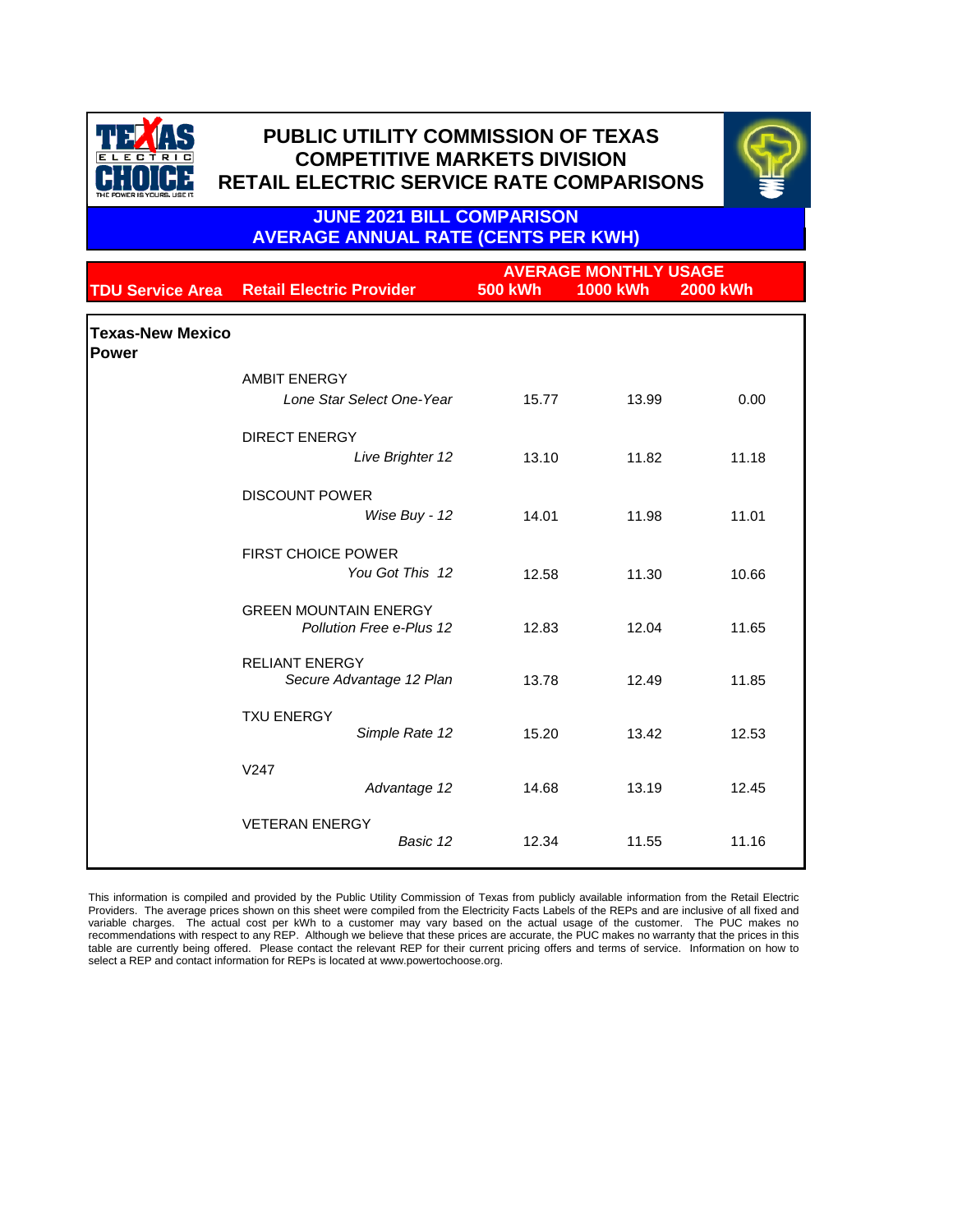



## **JUNE 2021 BILL COMPARISON AVERAGE ANNUAL RATE (CENTS PER KWH)**

|                          |                                                   |                | <b>AVERAGE MONTHLY USAGE</b> |                 |  |  |
|--------------------------|---------------------------------------------------|----------------|------------------------------|-----------------|--|--|
| <b>TDU Service Area</b>  | <b>Retail Electric Provider</b>                   | <b>500 kWh</b> | <b>1000 kWh</b>              | <b>2000 kWh</b> |  |  |
|                          |                                                   |                |                              |                 |  |  |
| <b>AEP Texas Central</b> |                                                   |                |                              |                 |  |  |
|                          | <b>AMBIT ENERGY</b>                               |                |                              |                 |  |  |
|                          | Lone Star Select One-Year                         | 15.62          | 14.14                        | 13.40           |  |  |
|                          | <b>CPL RETAIL ENERGY</b>                          |                |                              |                 |  |  |
|                          | <b>Price Protection Plan 12</b>                   | 12.58          | 11.60                        | 11.11           |  |  |
|                          | <b>DIRECT ENERGY</b>                              |                |                              |                 |  |  |
|                          | Live Brighter 12                                  | 12.48          | 11.50                        | 11.01           |  |  |
|                          | <b>DISCOUNT POWER</b>                             |                |                              |                 |  |  |
|                          | Wise Buy - 12                                     | 11.48          | 11.00                        | 10.76           |  |  |
|                          | <b>FIRST CHOICE POWER</b>                         |                |                              |                 |  |  |
|                          | You Got This 12                                   | 12.48          | 11.50                        | 11.01           |  |  |
|                          | <b>GREEN MOUNTAIN ENERGY</b>                      |                |                              |                 |  |  |
|                          | Pollution Free e-Plus 12                          | 11.71          | 11.23                        | 10.99           |  |  |
|                          |                                                   |                |                              |                 |  |  |
|                          | <b>RELIANT ENERGY</b><br>Secure Advantage 12 Plan | 12.92          | 11.94                        | 11.45           |  |  |
|                          |                                                   |                |                              |                 |  |  |
|                          | <b>TXU ENERGY</b>                                 |                |                              |                 |  |  |
|                          | Simple Rate 12                                    | 14.08          | 12.60                        | 11.86           |  |  |
|                          | V247 Power                                        |                |                              |                 |  |  |
|                          | Advantage 12                                      | 12.15          | 11.67                        | 11.43           |  |  |
|                          | <b>VETERAN ENERGY</b>                             |                |                              |                 |  |  |
|                          | Basic 12                                          | 11.33          | 10.85                        | 10.61           |  |  |
|                          |                                                   |                |                              |                 |  |  |
|                          |                                                   |                |                              |                 |  |  |

This information is compiled and provided by the Public Utility Commission of Texas from publicly available information from the Retail Electric Providers. The average prices shown on this sheet were compiled from the Electricity Facts Labels of the REPs and are inclusive of all fixed and variable charges. The actual cost per kWh to a customer may vary based on the actual usage of the customer. The PUC makes no recommendations with respect to any REP. Although we believe that these prices are accurate, the PUC makes no warranty that the prices in this table are currently being offered. Please<br>contact the relevant REP for their current pricing offers and terms of se located at www.powertochoose.org.